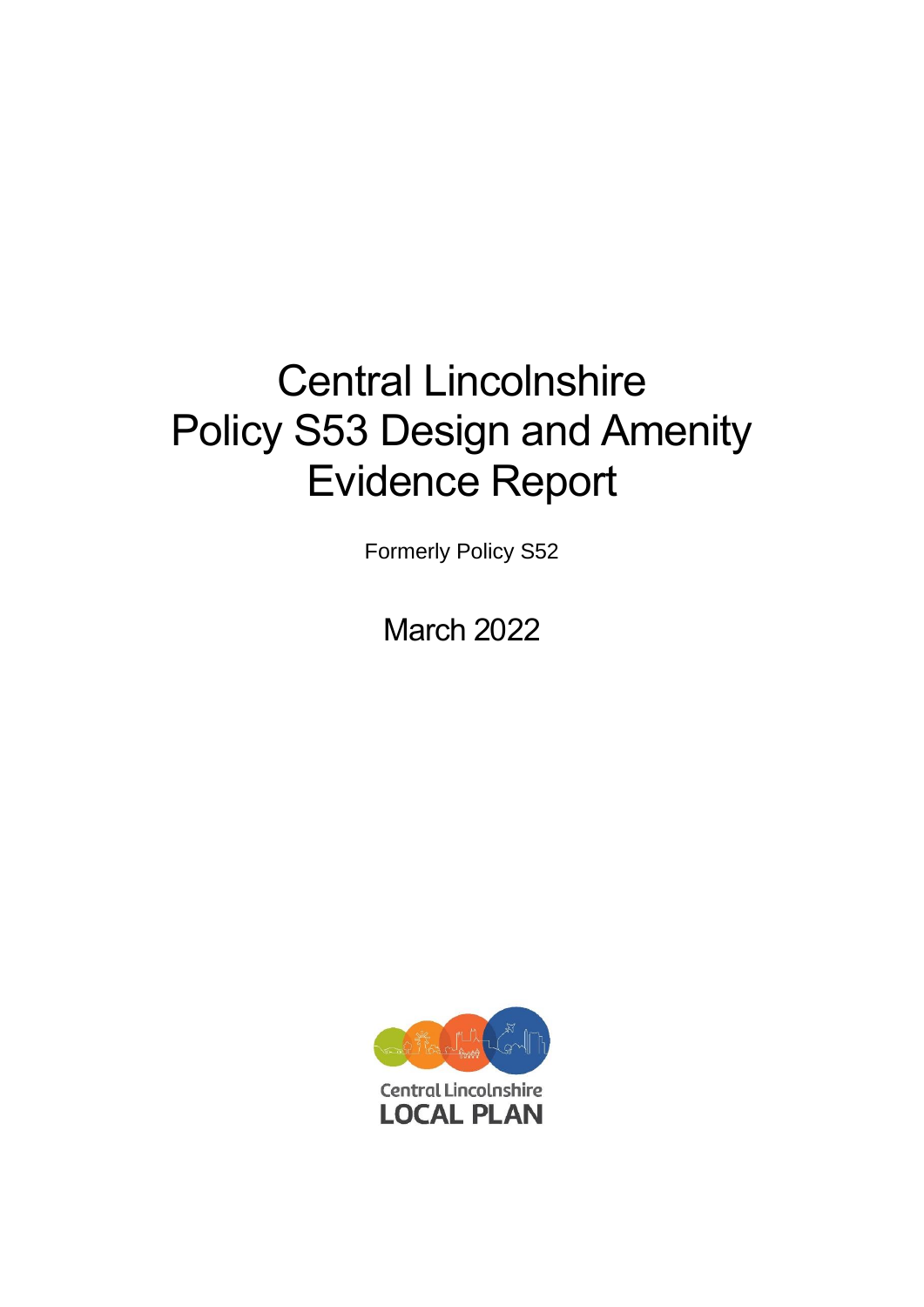# **Contents**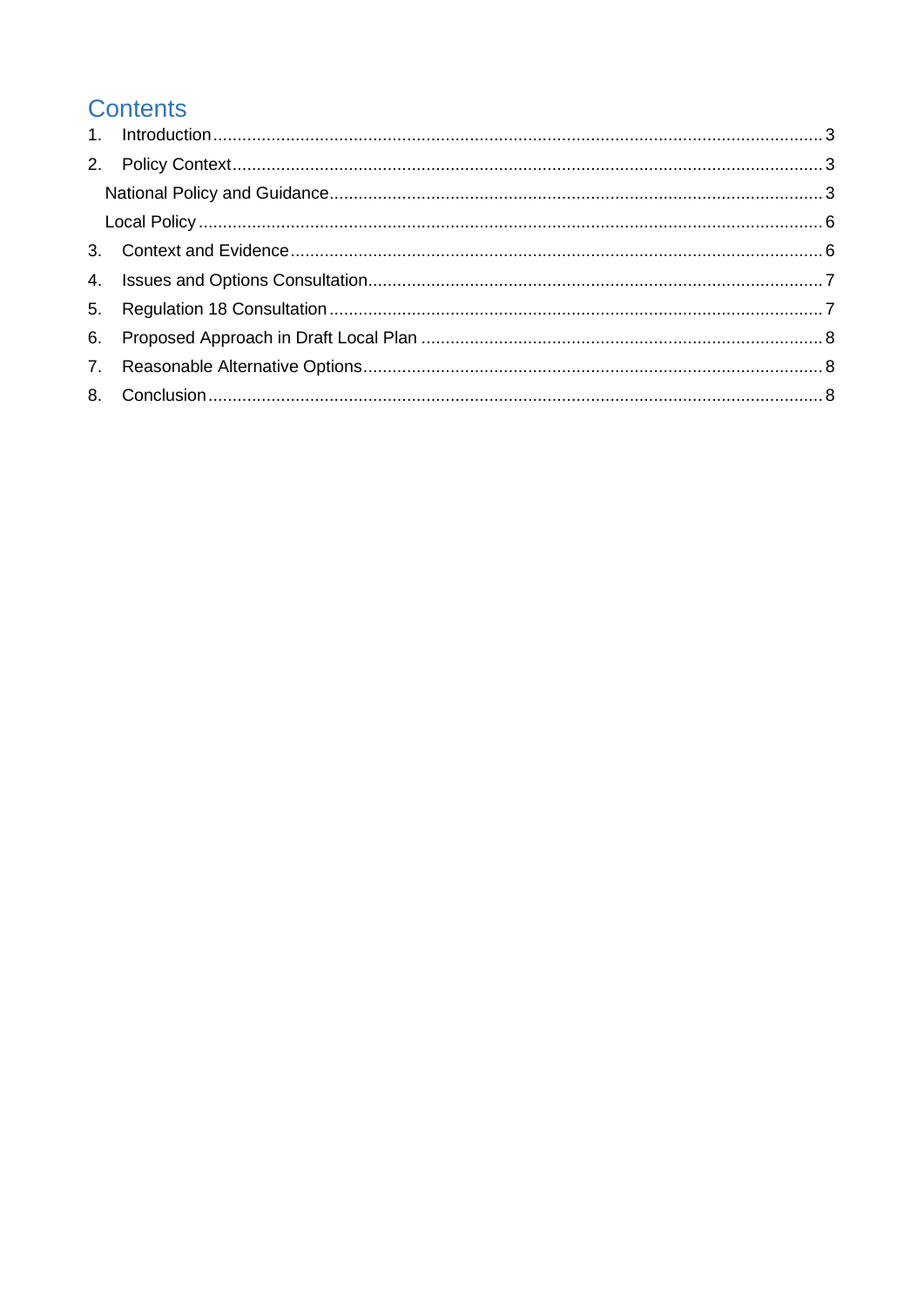## <span id="page-2-0"></span>1. Introduction

- 1.1. The Central Lincolnshire Local Plan is being updated since the first Local Plan for Central Lincolnshire, an area covering the districts of City of Lincoln, North Kesteven and West Lindsey, was adopted in April 2017.
- 1.2. This Evidence Report (which is one of a collection) provides background information and justification for Policy S53, which relates to the design and amenity considerations of developments.

# <span id="page-2-1"></span>2. Policy Context

#### National Policy and Guidance

- <span id="page-2-2"></span>2.1. Since the Central Lincolnshire Plan was adopted the National Planning Policy Framework (NPPF) was updated in July 2018 with subsequent additional changes being published in February 2019 and a further update in July 2021.
- 2.2. Policy S52: Design and Amenity touches on and includes wide range of specific areas from the NPPF. Paragraph 8 of the NPPF sets out:
- 2.3. "*Achieving sustainable development means that the planning system has three overarching objectives, which are interdependent and need to be pursued in mutually supportive ways (so that opportunities can be taken to secure net gains across each of the different objectives):*

*… b) a social objective – to support strong, vibrant and healthy communities, by ensuring that a sufficient number and range of homes can be provided to meet the needs of present and future generations; and by fostering well-designed, beautiful and safe places, with accessible services and open spaces that reflect current and future needs and support communities' health, social and cultural well-being; and…"*

- 2.4. In addition, the following paragraphs are also of relevance:
	- Paragraph 92 Planning policies and decisions should aim to achieve healthy, inclusive and safe places which:… b) are safe and accessible, so that crime and disorder, and the fear of crime, do not undermine the quality of life or community cohesion – for example through the use of attractive, well-designed, clear and legible pedestrian and cycle routes, and high quality public space, which encourage the active and continual use of public areas; and c) enable and support healthy lifestyles, especially where this would address identified local health and well-being needs – for example through the provision of safe and accessible green infrastructure, sports facilities, local shops, access to healthier food, allotments and layouts that encourage walking and cycling.
	- Paragraph 98 Access to a network of high quality open spaces and opportunities for sport and physical activity is important for the health and well-being of communities…
	- Paragraph 104 Transport issues should be considered from the earliest stages of plan-making and development proposals, so that: e) patterns of movement, streets, parking and other transport considerations are integral to the design of schemes, and contribute to making high quality places.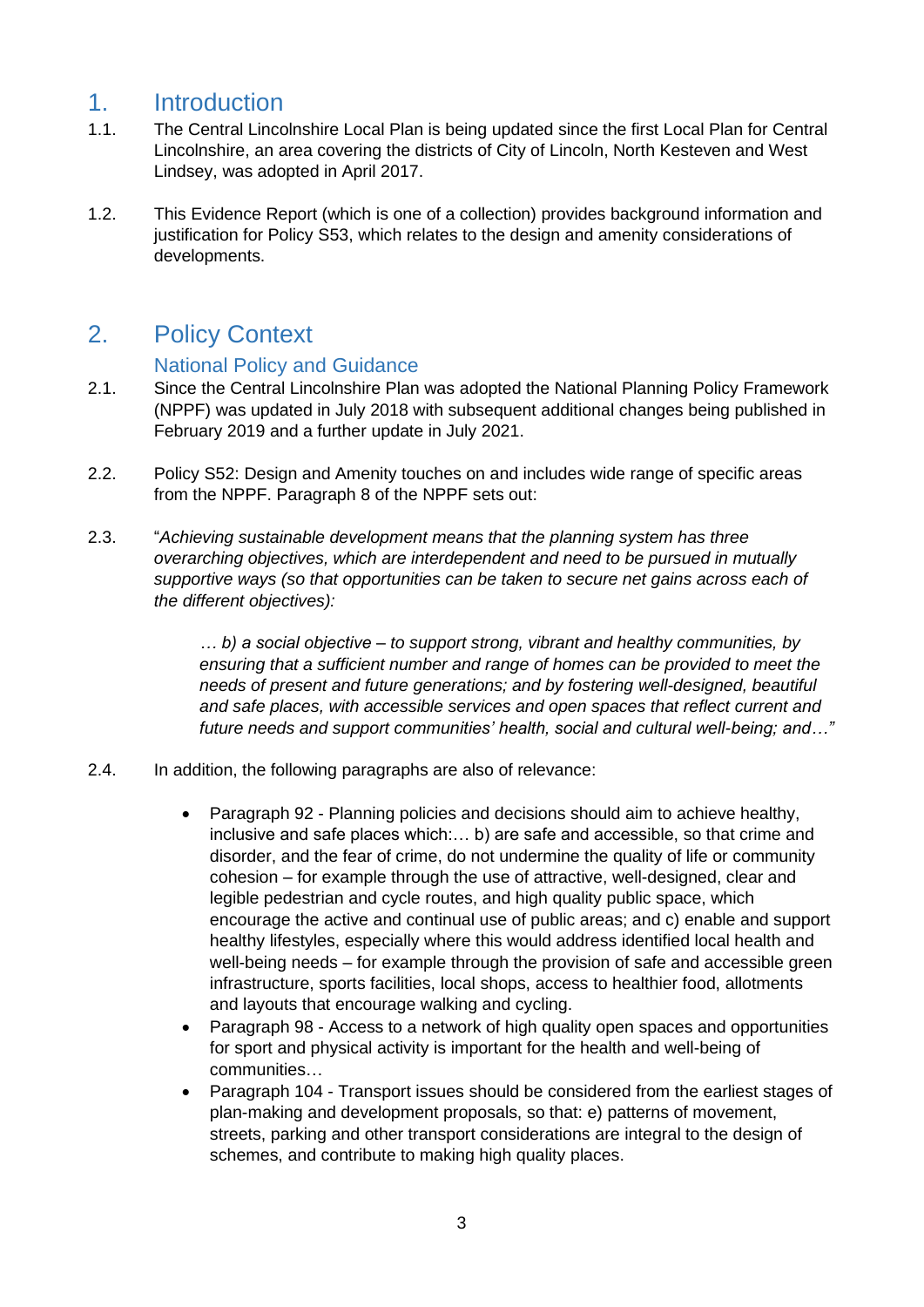- Paragraph 106 Planning policies should: d) provide for high quality walking and cycling networks and supporting facilities such as cycle parking (drawing on Local Cycling and Walking Infrastructure Plans);
- Paragraph 126 The creation of high quality buildings and places is fundamental to what the planning and development process should achieve. Good design is a key aspect of sustainable development, creates better places in which to live and work and helps make development acceptable to communities. Being clear about design expectations, and how these will be tested, is essential for achieving this…
- Paragraph 130 Planning policies and decisions should ensure that developments: a) will function well and add to the overall quality of the area, not just for the short term but over the lifetime of the development; b) are visually attractive as a result of good architecture, layout and appropriate and effective landscaping; c) are sympathetic to local character and history, including the surrounding built environment and landscape setting, while not preventing or discouraging appropriate innovation or change (such as increased densities); d) establish or maintain a strong sense of place, using the arrangement of streets, spaces, building types and materials to create attractive, welcoming and distinctive places to live, work and visit; e) optimise the potential of the site to accommodate and sustain an appropriate amount and mix of development (including green and other public space) and support local facilities and transport networks; and f) create places that are safe, inclusive and accessible and which promote health and well-being, with a high standard of amenity for existing and future users; and where crime and disorder, and the fear of crime, do not undermine the quality of life or community cohesion and resilience.
- Paragraph 185 Planning policies and decisions should also ensure that new development is appropriate for its location taking into account the likely effects (including cumulative effects) of pollution on health, living conditions and the natural environment, as well as the potential sensitivity of the site or the wider area to impacts that could arise from the development. In doing so they should: a) mitigate and reduce to a minimum potential adverse impacts resulting from noise from new development – and avoid noise giving rise to significant adverse impacts on health and the quality of life60; b) identify and protect tranquil areas which have remained relatively undisturbed by noise and are prized for their recreational and amenity value for this reason; and c) limit the impact of light pollution from artificial light on local amenity, intrinsically dark landscapes and nature conservation.
- 2.5. The Planning Practice Guidance (PPG) was first introduced in 2014 which offers 'live' government guidance. The PPG provides guidance to help in the implementation of policy in the NPPF.
- 2.6. The PPG contains a specific section in relation to design Design: Process and Tools which sets out details of hoe well-designed places can be planned for in Local Plans, the tools available and the importance of engaging on design.
- 2.7. This section also links to the National Design Guide which was published in 2019. In particular this section of the PPG states:

*"Well-designed places can be achieved by taking a proactive and collaborative approach at all stages of the planning process, from policy and plan formulation through to the determination of planning applications and the post approval stage. This guidance explains the processes and tools that can be used through the planning system and how to engage local communities effectively.*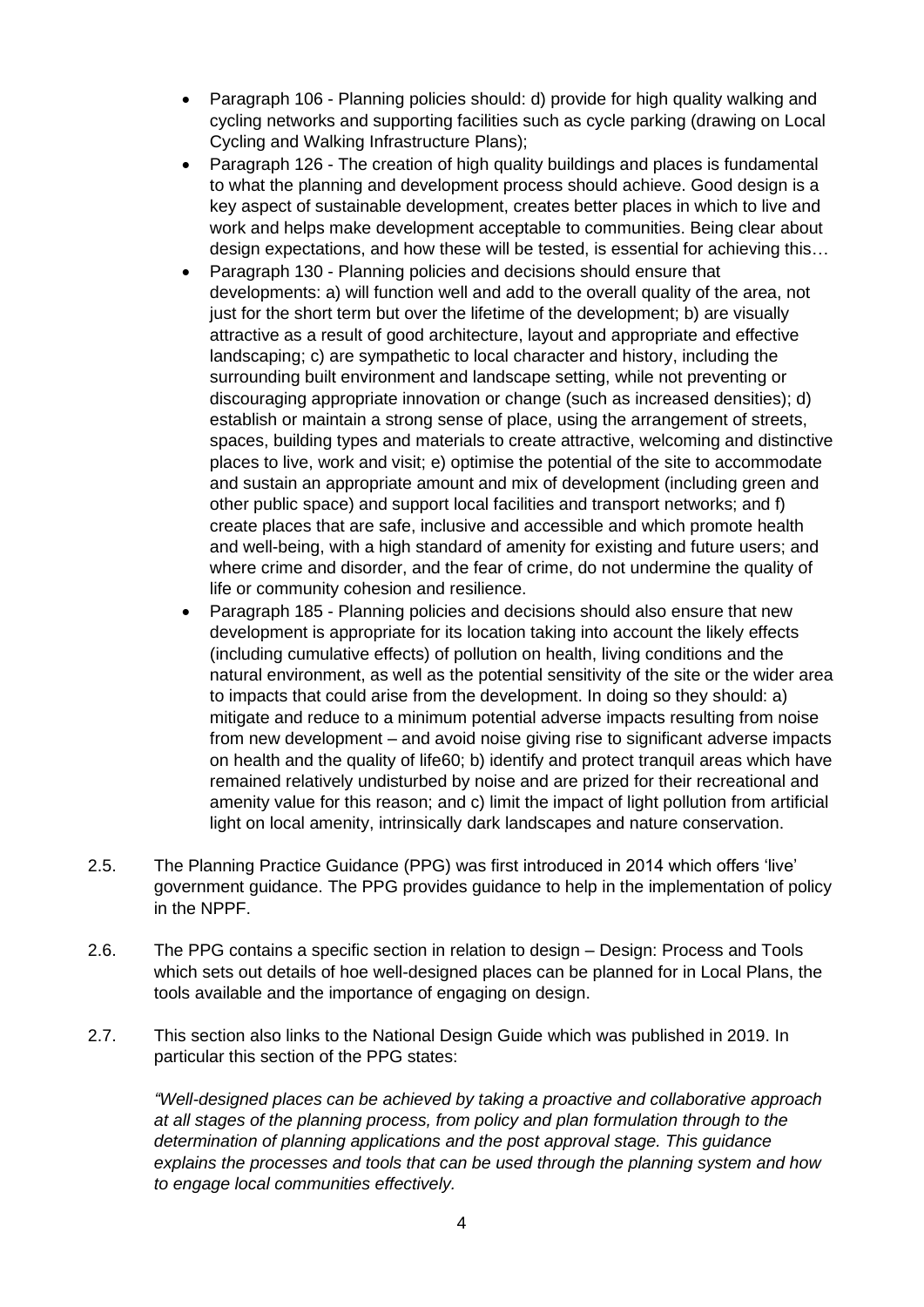*To be read alongside this guidance, the National Design Guide sets out the characteristics of well-designed places and demonstrates what good design means in practice….*

*Good design is set out in the National Design Guide under the following 10 characteristics:*

- *context*
- *identity*
- *built form*
- *movement*
- *nature*
- *public spaces*
- *uses*
- *homes and buildings*
- *resources*
- *lifespan*

*The National Design Guide can be used by all those involved in shaping places including in plan-making and decision making."* (Paragraph: 001 Reference ID: 26-001-20191001)

- 2.8. The National Design Guide and the subsequently published National Model Design Code (2021) have provided a substantial basis for assessing and considering design under ten characteristics. They provide a helpful framework for developing policy, assessing schemes and empowering communities to develop their own design guidance and design code specific to the local area.
- 2.9. Paragraph 9 of the National Design Guide sets out its broad purpose:

"*The National Design Guide addresses the question of how we recognise well-designed places, by outlining and illustrating the Government's priorities for well-designed places in the form of ten characteristics.*"

2.10. The key to a well-designed place (the ten characteristics) is set out on page 8 of the National Design Guide, replicated below: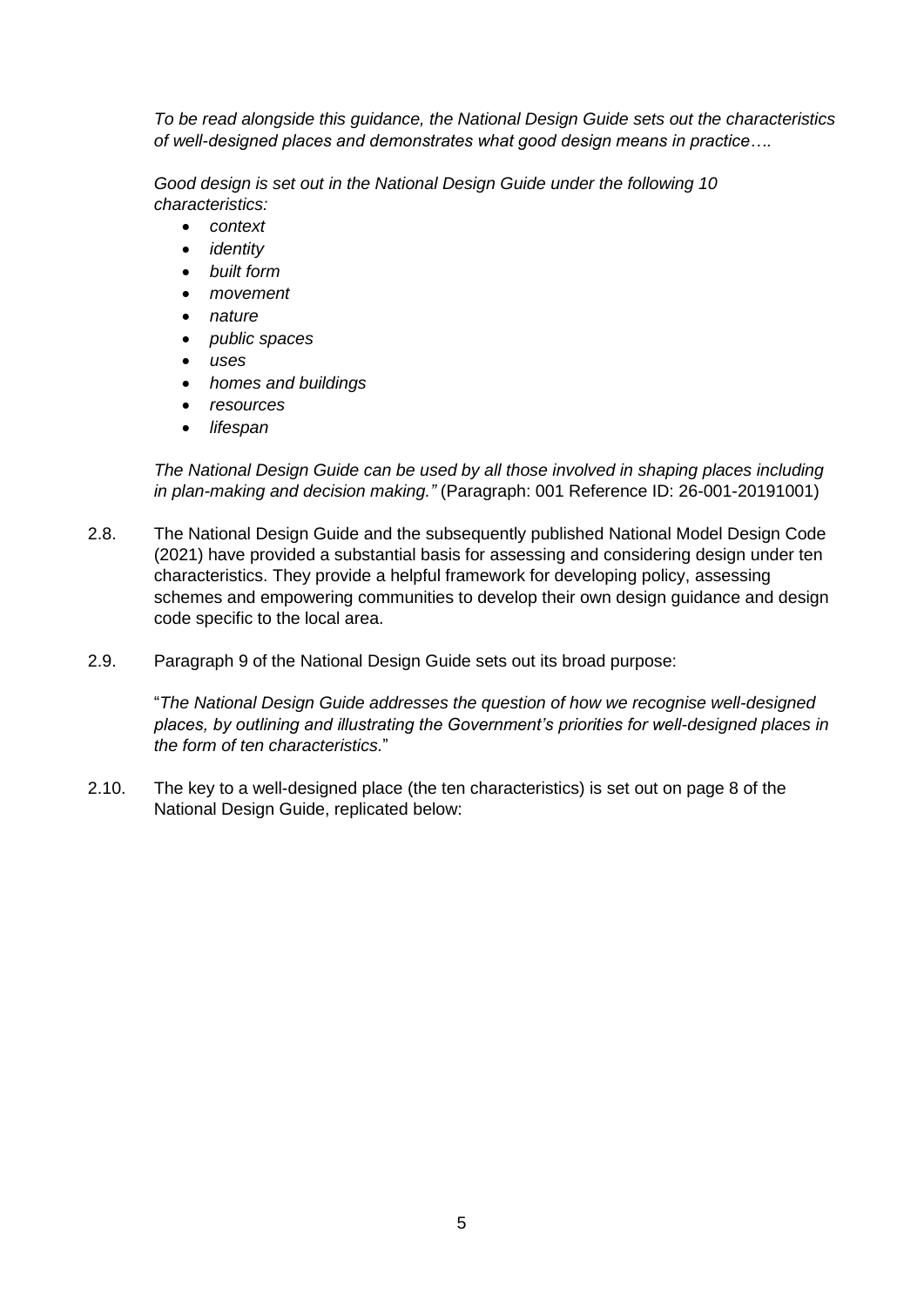

The ten characteristics of well-designed places

#### Local Policy

<span id="page-5-0"></span>2.11. The Adopted Local Plan contains a specific policy relating to Design and Amenity. This policy sets out the criteria that development proposals will be assessed against in order to ensure that new developments are of a high quality in terms of design and amenity considerations.

#### <span id="page-5-1"></span>3. Context and Evidence

- 3.1. Central Lincolnshire is made up of many locally distinctive places including high streets, market squares, industrial estates, urban neighbourhoods, rural villages, historic environments and landscapes, which, in combination with a variety of natural forms and features, contribute to the rich and varied character. Securing good design in all development is essential to preserving and enhancing the quality and appeal of the Central Lincolnshire built environment.
- 3.2. The specific challenge facing the Central Lincolnshire authorities is the need to protect the intrinsic qualities of the landscape and built environment whilst delivering the housing, employment growth, and infrastructure necessary to meet local needs, deliver economic growth, and to make existing communities more sustainable.
- 3.3. The Central Lincolnshire Authorities will respond to this challenge through the development management system using the design policy in combination with the wider suite of policies in the local plan where relevant which all contribute to ensuring that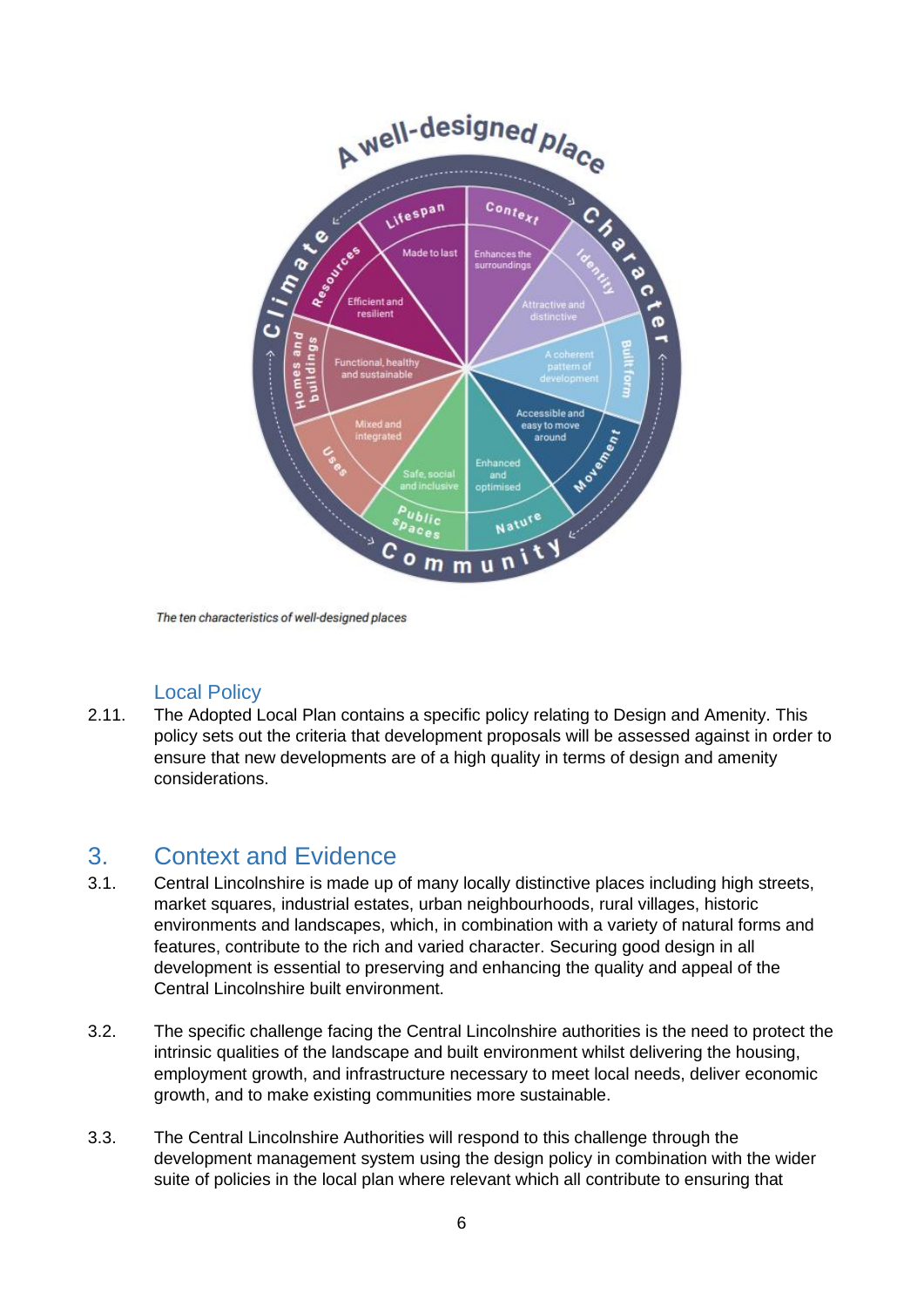development coming forward is truly sustainable and contributes positively to Central Lincolnshire.

3.4. Given the scale and diversity of Central Lincolnshire it would be extremely challenging, and potentially inappropriate, to assess every single village, town, suburb or other geography and create bespoke policies for each.

# <span id="page-6-0"></span>4. Issues and Options Consultation

- 4.1. The Issues and Options consultation identified existing policy LP26: Design and Amenity as a policy not intended to be changed. A very small number of comments were received on this proposal not to change the policy. The comments are set out below:
	- This policy would benefit from review to ensure it is not too prescriptive it could be the hook for a suite of detailed supplementary design guidance.
	- Energy efficiency should also be incorporated into this policy.

#### <span id="page-6-1"></span>5. Regulation 18 Consultation

- 5.1. A Consultation Draft of the Local Plan was published for consultation between 30 June and 24 August 2021. During this eight week consultation comments were received on the plan, the policies within the plan, and supporting information and evidence.
- 5.2. A number of comments were made on this policy. These comments have been summarised as follows
	- Various comments broadly supporting the policy.
	- Various comments suggesting the policy needs substantial or significant rewording, especially in relation to the amenity value of trees, and biodiversity and habitats
	- The evidence behind the policy is lacking / weak.
	- Concern that the policy does not allow for flexibility where appropriate.
	- Various comments stating the importance of design and quality.
- 5.3. Following the comments received during the consultation, and the publication of the National Design Guide and National Model Design Code, amendments have been made to the policy to provide clarity.
- 5.4. Additional text, in relation to design codes, has been added to the end of the second paragraph of the policy. This additional text reads as follows: "Design Codes may be produced for parts of Central Lincolnshire or in support of specific developments. The approach taken in these Design Codes should be informed by the National Model Design Code and where these codes have been adopted, developments will be expected to adhere to the Code."
- 5.5. Section 4 criterion c of the policy has been amended, removing the following text from the end of the sentence "and people with conditions such as dementia or sight impairment for example".